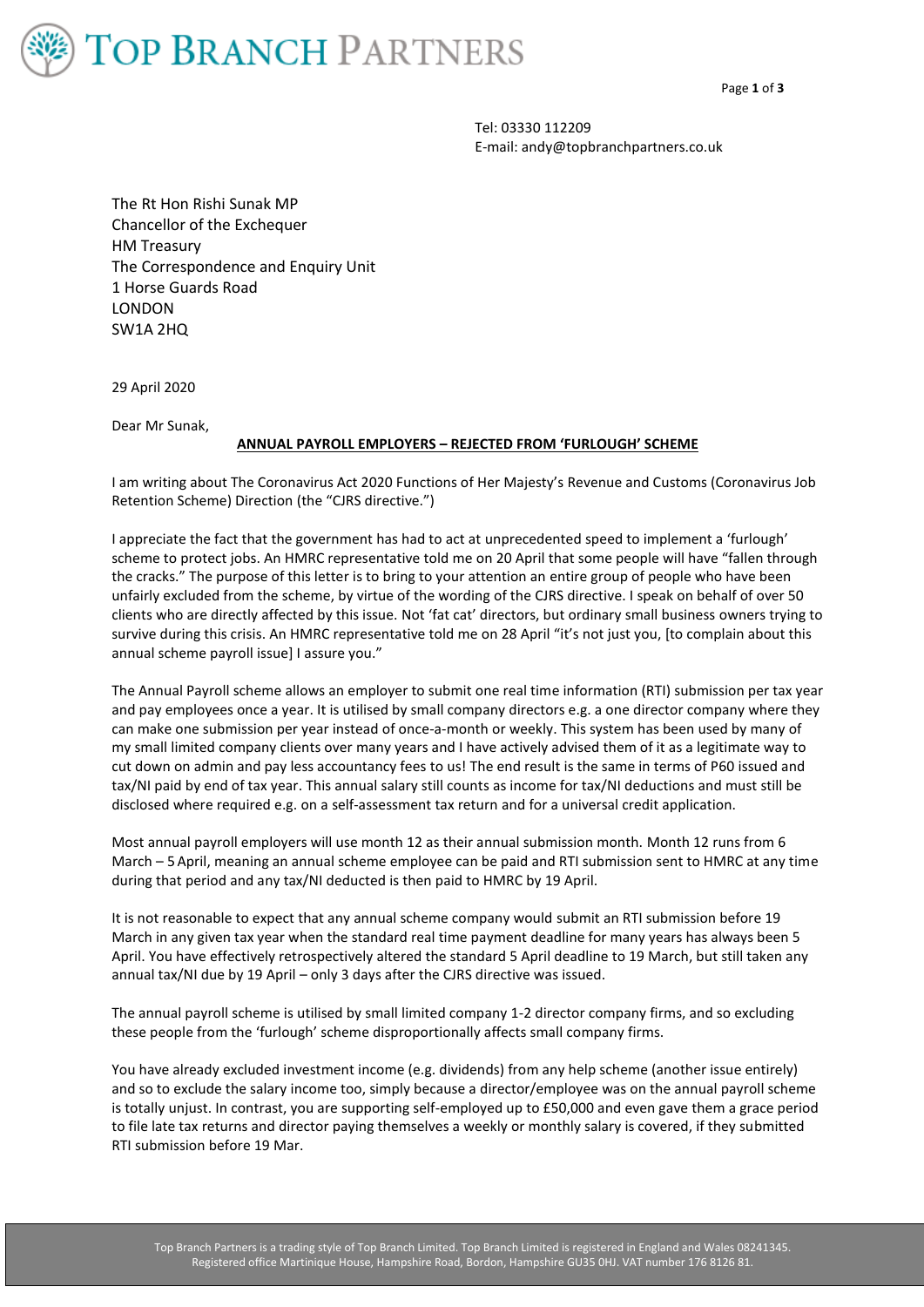

For a long-term annual scheme director/employee i.e. those employed in 2018-19 tax year or earlier, their previous RTI submission to HMRC would have been made in the previous tax year e.g. month 12 of 2018-19 tax year. CJRS directive has specifically excluded earlier tax year RTI submissions from the 'furlough' scheme, even though the previous pay period for an annual scheme client is likely to be in 2018-19 tax year. This means you are excluding from the 'furlough' scheme annual scheme employees who have been notified to HMRC before 19 March, but in their previous pay period, in the previous tax year. I emphasise again that RTI submissions are made once-a-year under the annual scheme.

The CJRS directive is silent on the annual scheme and therefore it is my belief that it is not an intentional policy decision to exclude such persons from the scheme. I do not believe it was your intention to exclude these people as aside from the clear unfairness, it would make no sense if the sincere intention of the government is allow these small 1-2 director firms to 'hibernate' (as with employed/self-employed) rather than potentially go bust.

**EXAMPLE:** Both Mrs Smith and Mr Jones each individually run a small company each, where they are sole director and shareholder. They both use the payroll annual scheme to pay an annual salary in month 12 of £10,000 each. Both submit their once-a-year RTI submission to HMRC in month 12 by the 5 April.

In 2020, Mrs Smith has a quiet afternoon on 18 March and so submits her annual RTI submission on that day. Mr Jones has a quiet day 2 days later on 20 March and does the same. Both have submitted well within the established 5April end of tax period deadline.

The CJRS directive makes 19 March the RTI filing deadline and makes no allowance for annual scheme and the fact that the previous submission from both Mrs Smith and Mr Jones would have been month 12 in 2018-19 tax year. The above example means that Mrs Smith can claim 80% under 'furlough' scheme, as RTI submission sent before 19 Mar, but Mr Jones cannot claim anything. Both have to pay the tax/NI owed on the annual salary by 19 April and declare the income if they file a self-assessment tax return or have to apply for universal credit.

This 'pot luck' scenario is surely a gross injustice by any reasonable standard, when it is commonly established that most people run payroll towards the end of the tax month/period in question, such as Mr Jones in my example.

## **RECOMMENDATIONS**

I have advised my clients to this letter and details of how this issue is affecting them personally to their own MP (to bring to your attention) and also to complain to HMRC.

My suggestion is that you make a further directive to HMRC to amend the CJRS directive to resolve the above issues and allow annual payroll employers to claim, with some suggestions to consider as follows:

I suggest 5.(a).i is amended to make a submission made in 2018-19 tax year allowable, if the employer is registered as using the annual scheme.

I suggest you allow an employer to make a 'furlough' claim under the annual scheme, if the employer is registered with HMRC as being on the annual scheme as of 19 Mar 2020 and a RTI submission was received for that employee by 19<sup>th</sup> April 2020.

I appreciate that to facilitate such an unprecedented large number of claims, HMRC ideally needs an automated system. I suggest the current system could ask the question as to whether employees are paid annually, allowing a claim to be made if the answer is yes.

I would be happy to offer any assistance to HM Treasury and/or HMRC in reviewing the CJRS director, 'furlough' scheme and/or anything else that I could do to be useful.